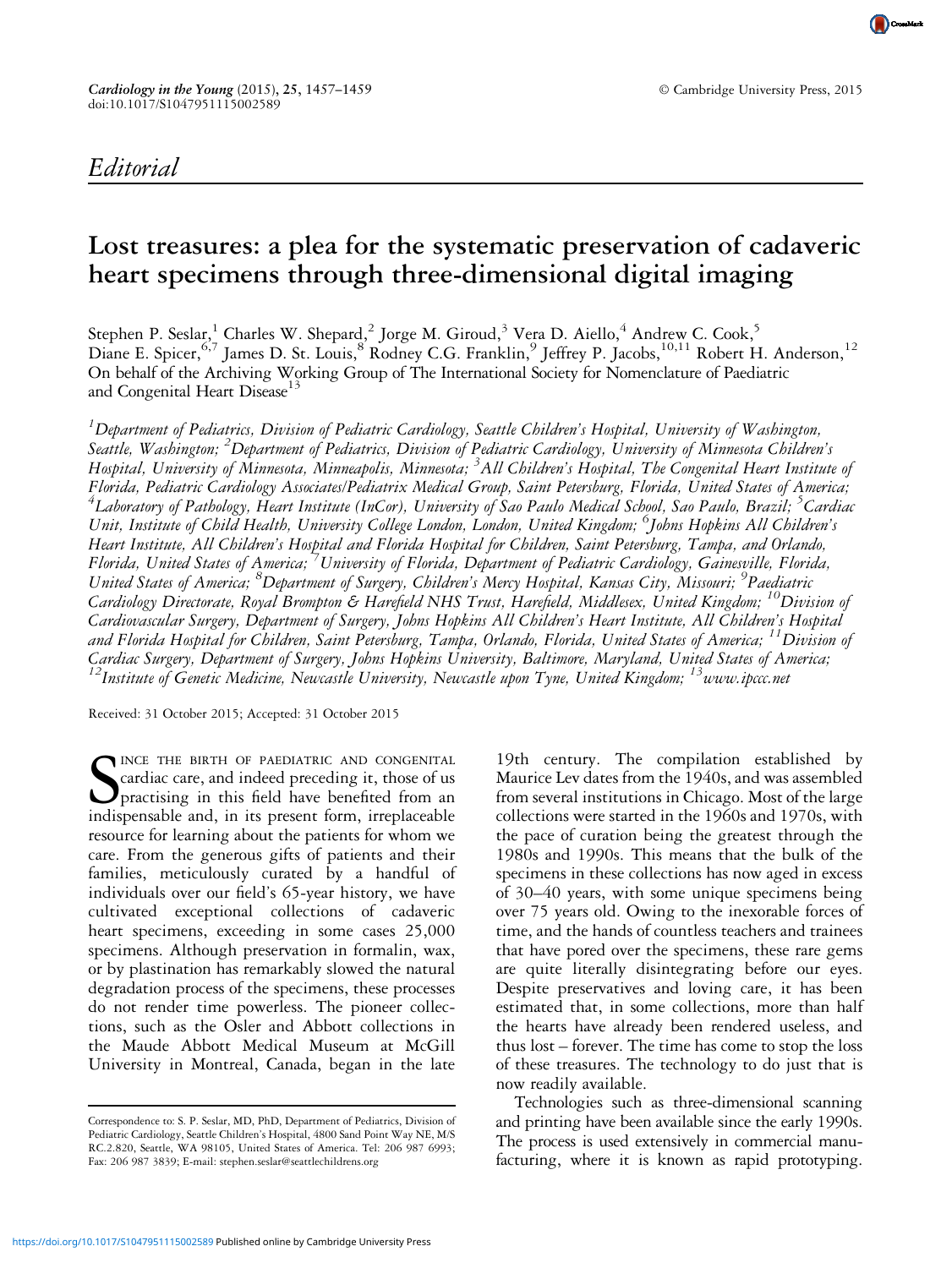<span id="page-1-0"></span>It is also widely used in archaeology and entertainment, as well as in the creation of orthotics and prosthesis. The value of this technology, nonetheless, has only recently been appreciated by the clinical medical community. Although there are a number of methods to create the end product, the process is conceptually quite simple; three-dimensional data – that is,  $x$ ,  $y$ , and z coordinates of the physical structure of a given item – are fed from a computer to a specially designed printer, which literally "prints" the structure layer by layer, or creates a solid mould from a liquid precursor. The result is a precise replica of the original specimen (Fig 1a and b). Through the wonders of material engineering, the resultant printed structures can have a wide range of physical characteristics including hard, soft, clear, coloured, and so on. Applying this technology to cadaveric heart specimens means that these treasures can literally be made immortal. Once digitally



## Figure 1.

Waxed heart specimen and three-dimensional reproductions from a CT scan. (a) Cadaveric waxed heart specimen from a patient with hypoplastic left heart syndrome; (b) three-dimensional printed replica of the waxed heart specimen; (c) three-dimensional printed model of digitally created four-chamber view; (d) digital three-dimensional rendering of a short-axis segmentation; (e) the original cadaveric specimen side-by-side with a three-dimensional replica printed at  $1.5\times$  the original size.